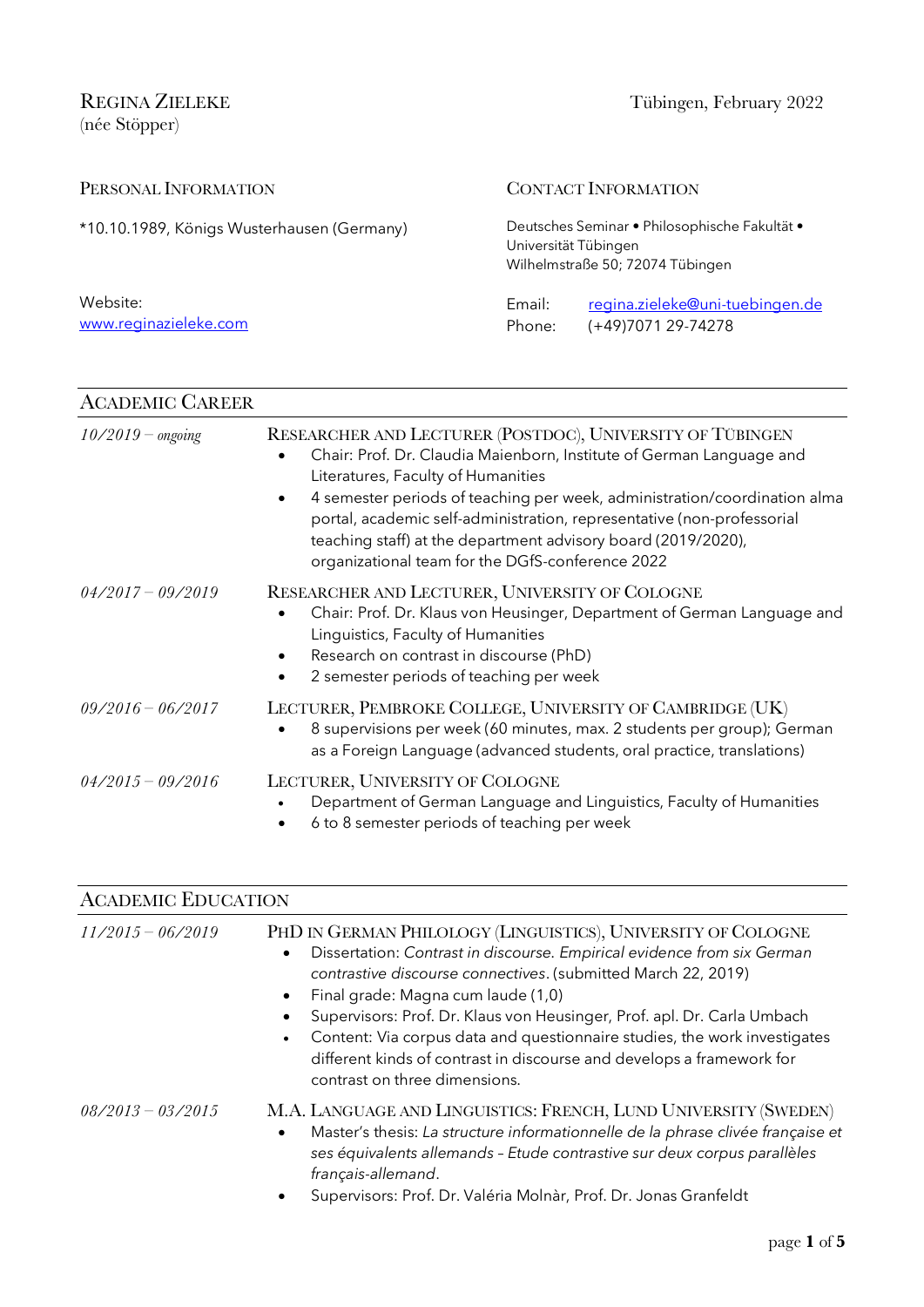|                     | Content: Based on data from German-French parallel corpora, the work<br>$\bullet$<br>argues that information structure in French clefts is much more varied than<br>usually assumed, whereas German expresses the same information<br>structure via variable word order.                                   |
|---------------------|------------------------------------------------------------------------------------------------------------------------------------------------------------------------------------------------------------------------------------------------------------------------------------------------------------|
| $10/2009 - 10/2012$ | B.A. MULTILINGUAL COMMUNICATION, UNIVERSITY OF APPLIED SCIENCES<br><b>COLOGNE</b><br>Interdisciplinary degree with majors in English and French<br>$\bullet$<br>Bachelor's thesis: Die soziale Stellung von Dialekten in Deutschland und<br>$\bullet$<br>Frankreich - eine soziolinguistische Betrachtung. |
| $2002 - 2009$       | FRIEDRICH-WILHELM-GYMNASIUM, KÖNIGS WUSTERHAUSEN<br>Advanced courses: German, English<br>$\bullet$<br>School-leaving qualification: Abitur (A levels)<br>$\bullet$                                                                                                                                         |

| <b>STAYS ABROAD</b> |                                                                                                                                                                                                  |
|---------------------|--------------------------------------------------------------------------------------------------------------------------------------------------------------------------------------------------|
| $09/2016 - 06/2017$ | <b>CAMBRIDGE, GREAT BRITAIN</b><br>Lecturer, Pembroke College, University of Cambridge<br>$\bullet$<br>Participation in seminar Semantics and pragmatics (Prof. Kasia M. Jaszczolt)<br>$\bullet$ |
| $08/2013 - 03/2015$ | LUND, SWEDEN<br>Master's studies (full time), Lund University<br>$\bullet$                                                                                                                       |
| $08/2011 - 02/2012$ | TOULOUSE, FRANCE<br>Erasmus student (semester abroad during bachelor studies), Université de<br>Toulouse II Le Mirail                                                                            |

| <b>PUBLICATIONS</b> |                                                                                                                                                                                                |
|---------------------|------------------------------------------------------------------------------------------------------------------------------------------------------------------------------------------------|
| in preparation      | Denial in discourse: On German trotzdem and obwohl as discourse<br>markers.<br>(manuscript, 50%, University of Tübingen)                                                                       |
| in preparation      | Informationsstruktur im Diskurs: Struktureller Kontrast mit dagegen und<br>wiederum.<br>(manuscript, 60%, University of Tübingen, intended for Deutsche Sprache)                               |
| <i>in editing</i>   | Dimensions of contrast in discourse. The case of German contrastive<br>discourse connectives.<br>(Dissertation, submitted March 2019, University of Cologne)                                   |
| submitted           | Contrast via information structure: On topic progression with German<br>aber in post-initial position.<br>(Proceedings volume in Trends in Linguistics. Studies and Monographs, de<br>Gruyter) |
| in print            | German parenthetical discourse markers between perception and<br>cognition - An explorative approach to parallel corpus data.<br>(Proceedings of DiscAnn workshop)                             |
| 2021                | The incausality of dennoch and trotzdem: Generic Contrast.<br>(In Proceedings of Sinn und Bedeutung, vol. 25, 924-938.)                                                                        |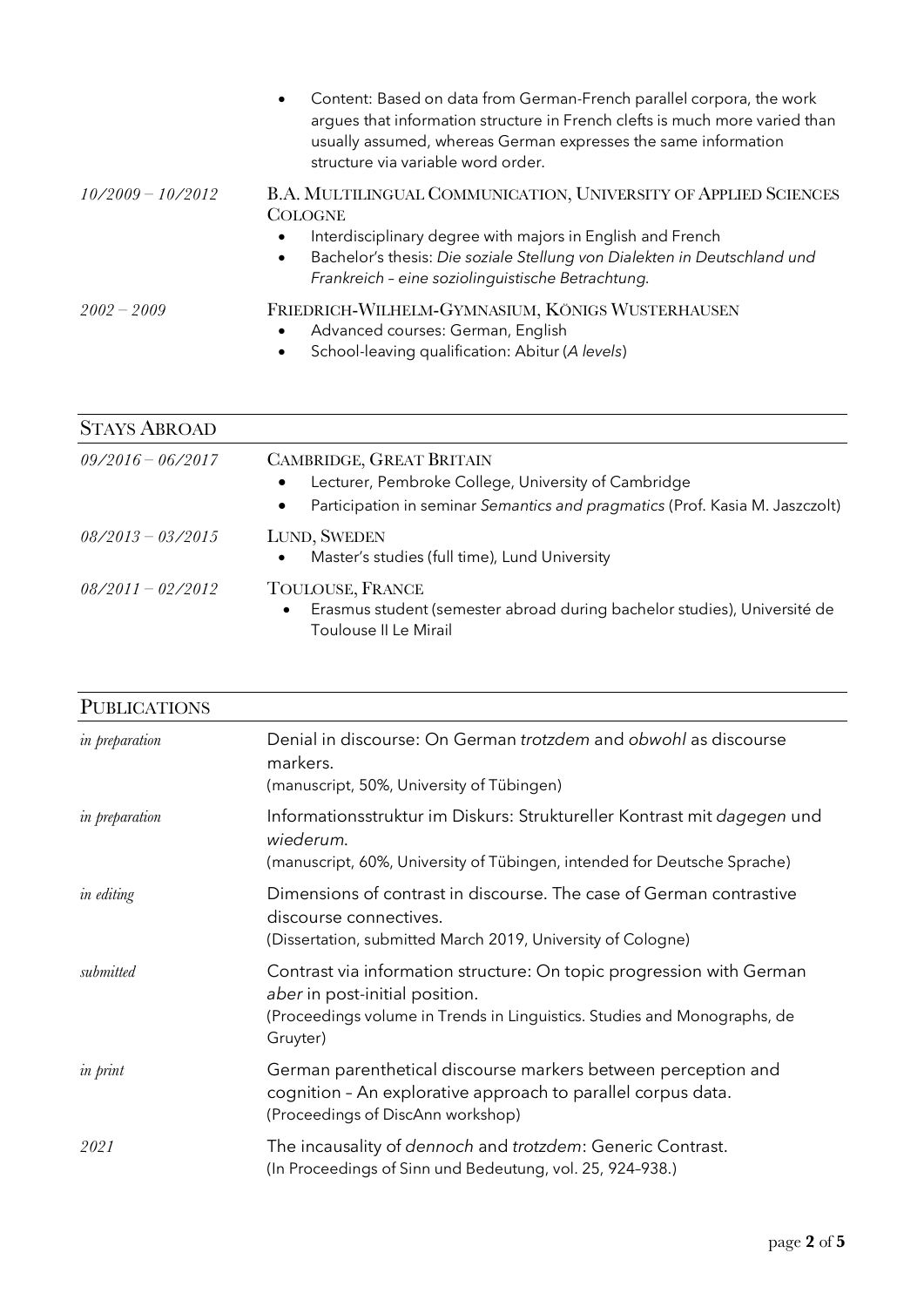*2015* La structure informationnelle de la phrase clivée française et ses équivalents allemands – Etude contrastive sur deux corpus parallèles français-allemand.

(Online publication master's thesis, https://lup.lub.lu.se/lupStat/record/5367270)

|         | <b>PRESENTATIONS</b>                                                                                                                                                                                                                                                 |  |  |
|---------|----------------------------------------------------------------------------------------------------------------------------------------------------------------------------------------------------------------------------------------------------------------------|--|--|
| 11/2021 | Contrast via information structure: On topic progression with German<br>aber in post-initial position<br>(International Workshop on the Expression of Contrast and the Annotation of<br>Information Structure in Corpora, KU Leuven)                                 |  |  |
| 10/2021 | German parenthetical discourse markers between perception and<br>cognition. An explorative approach to parallel corpus data.<br>(DiscAnn Workshop, University of Tübingen)                                                                                           |  |  |
| 07/2021 | Generischer Kontrast mit dennoch und trotzdem                                                                                                                                                                                                                        |  |  |
| 09/2020 | The incausality of dennoch and trotzdem: Generic Contrast.<br>(25. Sinn und Bedeutung, online)                                                                                                                                                                       |  |  |
| 11/2019 | Invited Talk: On German contrastive connectives and information<br>structure.<br>(Lecture series: Gramsem, Lund University (Sweden))                                                                                                                                 |  |  |
| 10/2019 | The combinability of German contrastive connectives.<br>(Workshop: Bucharest Discourse Workshop, Bucharest (Romania))                                                                                                                                                |  |  |
| 07/2019 | On contrast with German dennoch and trotzdem.<br>(Workshop: Discourse Structure in Contrast, Ahrweiler)                                                                                                                                                              |  |  |
| 05/2019 | German contrastive connectives. Structural contrast with dagegen ('in<br>contrast') and wiederum ('in turn').<br>(Lecture series: Linguistischer Arbeitskreis (LAK), Department of German<br>Language and Linguistics, Faculty of Humanities, University of Cologne) |  |  |
| 03/2019 | German contrastive connectives beyond aber. An analysis of contrast on<br>dimensions.<br>(Conference: 41. Jahrestagung der Deutschen Gesellschaft für<br>Sprachwissenschaft, AG 5 Opposing Opposition, Bremen University)                                            |  |  |
| 08/2018 | Testing implicatures: The case of contrastive discourse connectives<br>trotzdem ('nevertheless') and dennoch ('however')<br>(Poster presentation; Summer School: 12 <sup>th</sup> SSoL 2018, Kroměříž (Czech Republic))                                              |  |  |
| 01/2018 | Contrastive discourse connectives and their relations: Annotating topic-<br>comment-structure.<br>(Workshop: Germanistik zwischen Köln und Tokio (GAKT 2018), University of<br>Cologne)                                                                              |  |  |
| 09/2015 | Focus in French and German Clefts<br>(Conference: Under one Roof: Sharing a Form with Focus (GWIS 3), Graz<br>University (Austria))                                                                                                                                  |  |  |
| 12/2014 | Topics in Clefts - A contrastive approach of French and German.<br>(Conference: The Architecture of Topic, Lund University (Sweden))                                                                                                                                 |  |  |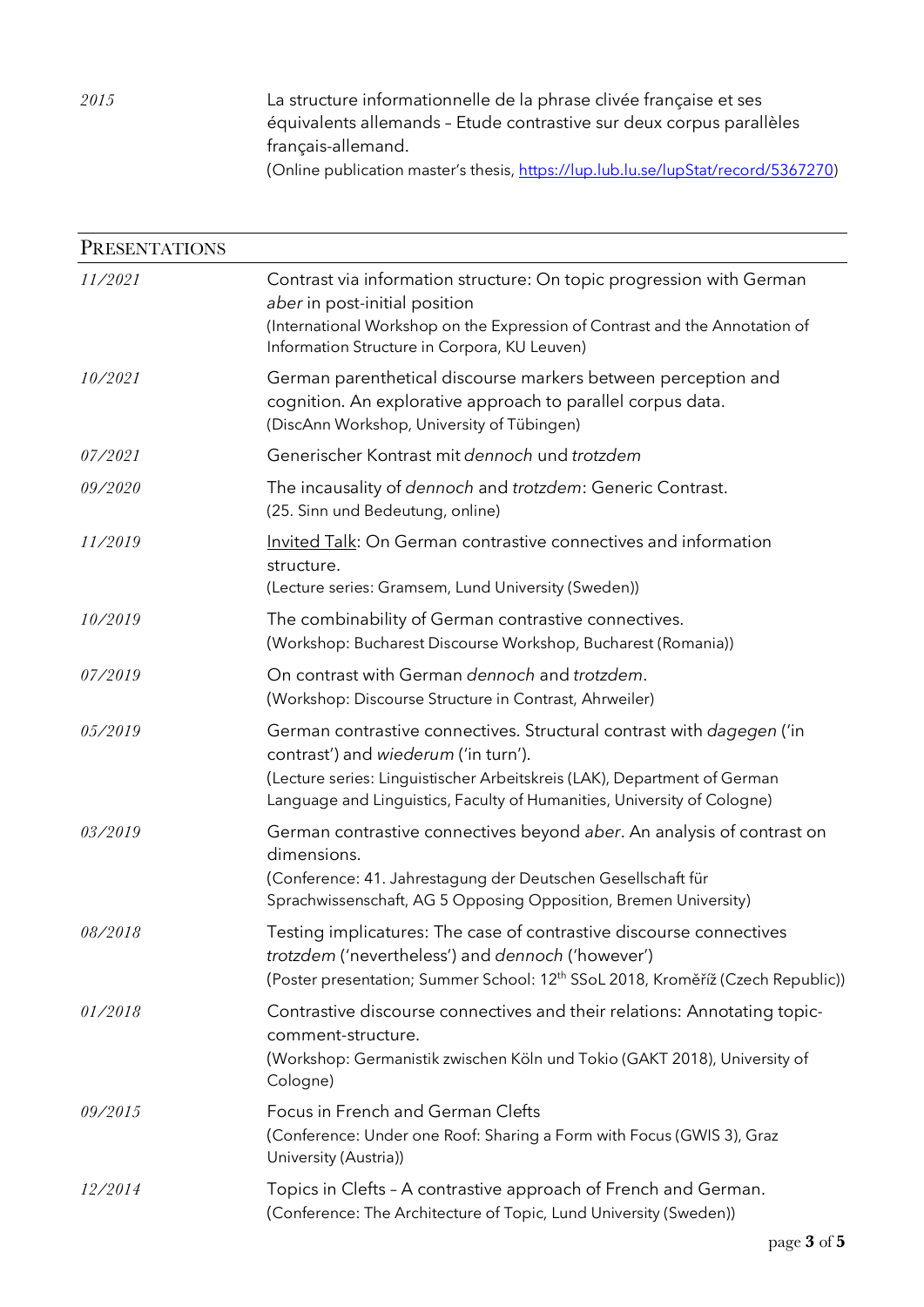| <b>ORGANIZATION OF CONFERENCES &amp; WORKSHOPS</b> |                                                                                                                                                                                                                                                                                                                                                                                                                                                                     |
|----------------------------------------------------|---------------------------------------------------------------------------------------------------------------------------------------------------------------------------------------------------------------------------------------------------------------------------------------------------------------------------------------------------------------------------------------------------------------------------------------------------------------------|
| 02/2022                                            | 44TH ANNUAL CONFERENCE OF THE GERMAN LINGUISTIC SOCIETY<br>· Organizers: Claudia Maienborn, Maria Averintseva-Klisch<br>• Member of the organizational team<br>• Supporting host for AG12 - The Graphematics/Pragmatics Interface                                                                                                                                                                                                                                   |
| 07/2019                                            | <b>WORKSHOP: DISCOURSE STRUCTURE IN CONTRAST</b><br>• Organizers: Klaus von Heusinger, Regina Zieleke<br>• Klausurtagung, Ahrweiler (NRW)<br>• 10 participants; guests: Carla Umbach, Katja Jasinskaja                                                                                                                                                                                                                                                              |
| 10/2016                                            | 9. STAPS KÖLN<br>• Sprachwissenschaftliche Tagung für Promotionsstudierende<br>· Organizers: Regina Zieleke, Elyesa Seidel, co-organizers: Janina Kalbertodt,<br>Giovanni Pairotti<br>• Acquisition of financial support from Cologne Center for Language Sciences<br>and a.r.t.e.s. graduate school (total 1.500 EUR)<br>• 25 participants; Invited Speakers: Doris Mücke (Cologne), Malte Rosemeyer<br>(Freiburg), Michelina Savino (Bari), Ulrike Domahs (Bozen) |

| <b>TEACHING</b>          |                                                                                                                                                                                                                                                                                       |
|--------------------------|---------------------------------------------------------------------------------------------------------------------------------------------------------------------------------------------------------------------------------------------------------------------------------------|
| <b>INTRODUCTIONS:</b>    | Introduction to German linguistics (University of Cologne)<br>• 4 semester periods per week, 30 to 55 participants<br>Method of examination: written exam<br>• SoSe 2015, WiSe 2015/16 (2 courses), SoSe 2016, WiSe 2017/18, WiSe<br>2018/19, SoSe 2019 (in coop. with Elyesa Seidel) |
|                          | Introduction to German linguistics (University of Tübingen)<br>• 2 semester periods per week, 15 to 30 participants<br>• Method of examination: written exam<br>• SoSe 2020, WiSe 2021/22                                                                                             |
| <b>ADVANCED COURSES:</b> | Academic writing for linguists (University of Cologne)<br>• 2 semester periods per week or block seminar, 15 to 30 participants<br>• Method of examination: presentations/essays<br>• SoSe 2016, WiSe 2016/17 (block seminar), SoSe 2017 (block seminar)                              |
|                          | Academic writing for linguists (University of Tübingen)<br>• 2 semester periods per week, 10 to 20 participants<br>• Method of examination: weekly assignments<br>• WiSe 2020/21, SoSe 2021                                                                                           |
|                          | HS/OS Information structure (University of Tübingen)<br>• 2 semester periods per week, 10 to 20 participants<br>• Method of examination: final exam (online)<br>• WiSe 2020/21, SoSe 2021                                                                                             |
|                          | HS/OS Discourse Markers (University of Tübingen)<br>• 2 semester periods per week, 24 participants<br>• Method of examination: presentation/term paper<br>• WiSe 2021/2022                                                                                                            |